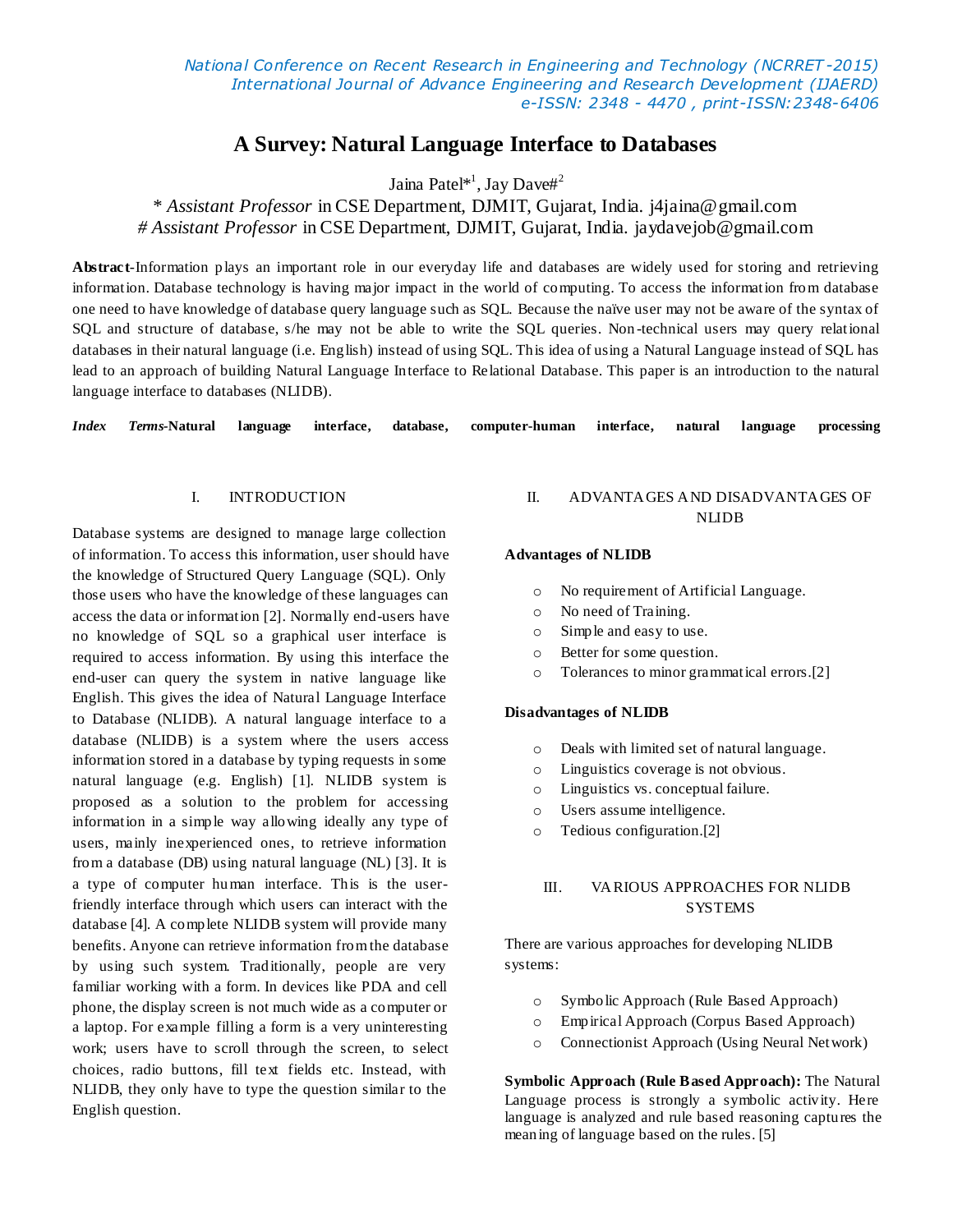The knowledge related to the language is explicitly encoded in rules or other representation forms. Language is analyzed at various levels to obtain information. Certain rules are applied on this obtained information to achieve linguistic functionality. In symbolic approach rules are created for every level of linguistic analysis. Based on these rules, the meaning of the language is analyzed. [2]

**Empirical Approach (Corpus Based Approach):** Empirical approach follows statistical analysis and other data driven analysis of raw data. Collection of machine readable data which are primarily used as a source of information about language is known as corpus. There are various techniques for analyzing the texts data. Statistical probabilities estimated from a training corpus and based on it the syntactic analysis can be achieved. Various statistical techniques such as n-gram models, hidden Markov models (HMMs) and probabilistic context free grammars (PCFGs ) are employed in major empirical NLP methods. [2]

**Connectionist Approach (Using Neural Network):** As human language capabilities are based on neural network in the brain, connectionist network (artificial neural network) provides an essential starting point for modeling language processing. Sub-symbolic neural network approach has lot of ability to model the cognitive foundations of language processing. This approach is based on distributed representations corresponding to statistical regularities in language [2].

### IV. EXISTING ARCHITECTURAL FRAMEW ORKS

This section describes architectures adopted in existing systems.

- o Pattern-matching systems
- o Syntax-based systems
- o Semantic grammar systems

#### **Pattern-matching Systems**

To illustrate a simplistic pattern-matching approach, consider a database table holding information about countries[1]:

#### Table 1 Country Information

| <b>COUNTRIES TABLE</b> |                      |           |  |  |  |
|------------------------|----------------------|-----------|--|--|--|
| <b>COUNTRY</b>         | <b>CAPITAL</b>       | LANGUA GE |  |  |  |
| India                  | Delhi                | Hindi     |  |  |  |
| France                 | Paris                | French    |  |  |  |
|                        | $\ddot{\phantom{1}}$ | .         |  |  |  |

A primitive pattern-matching system could use rules like: [1]

*Pattern: … "capital" … <country>*

*Action: Report CAPITAL of row where COUNTRY=<country>*

*Pattern: … "capital" … "country"*

*Action: Report CAPITAL and COUNTRY of each row*

The first rule says that if a user's request contains the word "capital" followed by a country name (i.e. a name appearing in the Country column), then the system should locate the row which contains the country name, and print the correspond ding capital.

According to the second rule, any user request containing the word "capital" followed by the word "country" should be handled by printing the capital of each country, as listed in the database table. SAVVY and ELIZA are the systems that are based on pattern-matching.

#### *Advantage:*

- Easy to implement.
- Easy to add or subtract features by just adding more patterns.[23]

#### *Disadvantage:*

It is too shallow, only matches for limited patterns. [23]

#### **Syntax-based systems**

In syntax-based systems the user's question is parsed (i.e. analyzed syntactically), and the resulting parse tree is directly mapped to an expression in some database query language. [1] LUNAR is syntax-based system. [3] Syntaxbased systems use a grammar that describes the possible syntactic structures of the user's question. The following example shows a simplistic grammar in a Lunar-like system.

*S→NP VP*

*NP→Det N*

*Det→"what"|"which"*

*N→"rock"|"specimen"|"magnesium"|"radiation"|"light"*

*VP→V N*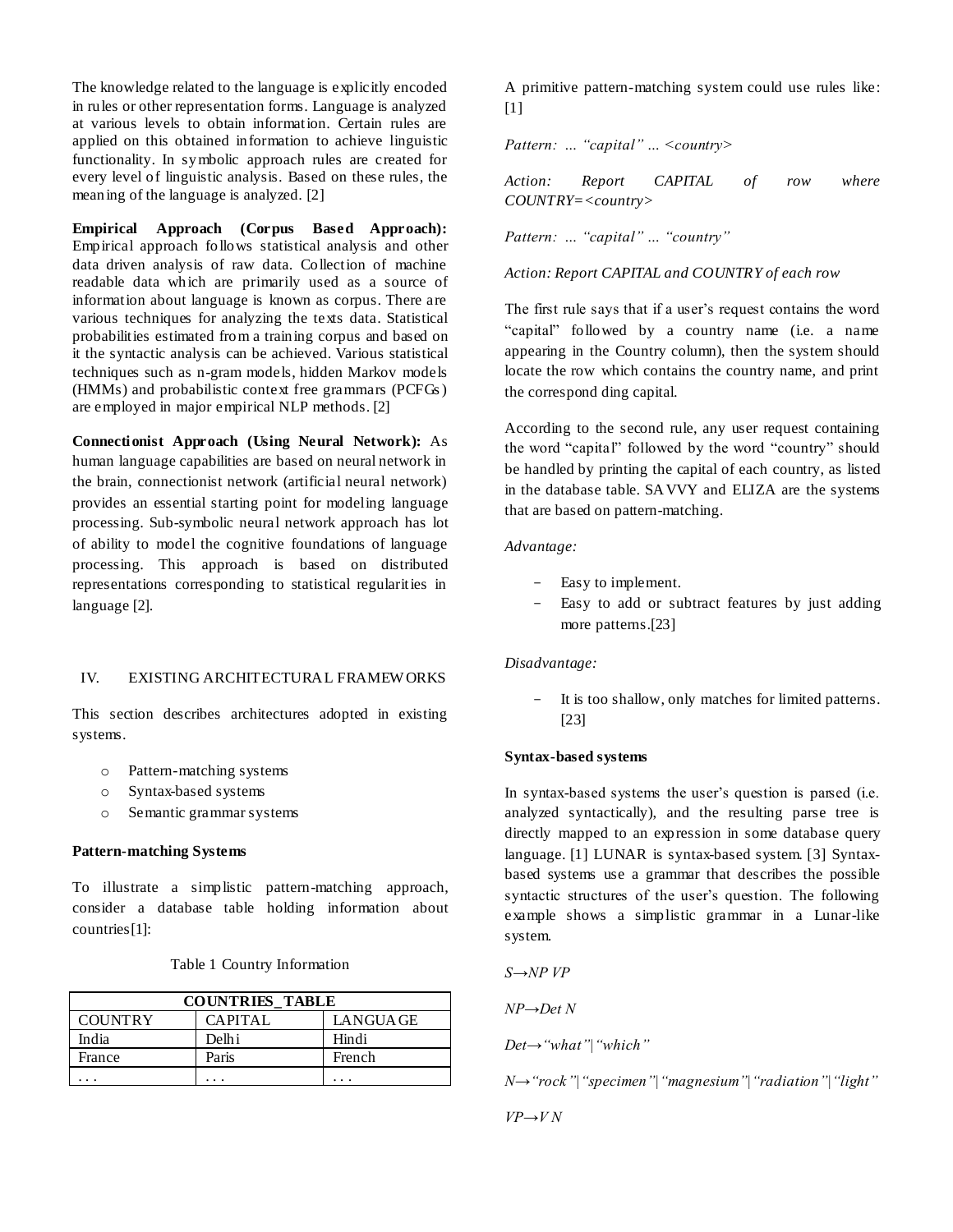*V→"contains"|"emits"*

The grammar above says that a sentence (S) consists of a noun phrase (NP) followed by a verb phrase (VP), that a noun phrase consists of a determiner (Det) followed by a noun (N), that a determiner may be "what" or "which" , etc. Using this grammar, a NLIDB could figure out that the syntactic structure of the question "which rock contains magnesium" is as shown in the parse tree of Fig. 1.



Fig. 1: Parse tree in a syntax-based system

The NLIDB could then map the parse tree of Fig. 1 to the following database query (X is a variable):

*(for\_every X (is\_rock X)*

 *(contains X magnesium) ;*

 *(printout X))*

which would then be evaluated by the underlying database systemby using the mapping rules.[1]

## *Advantage:*

- It provides detailed information about the structure of sentence.[23]

## *Disadvantage:*

- Not clear which node should be mapped.
- It is difficult to directly map a tree into general database query.[23]

## **Semantic Grammar Systems**

In semantic grammar systems, the question-answering is still done by parsing the input and mapping the parse tree to a database query. The difference, in this case, is that the grammar's categories (i.e. the non-leaf nodes that will appear in the parse tree) do not necessarily correspond to syntactic concepts. Following is a possible semantic grammar:

*S→Specimen question|Spacecraft question*

*Specimen\_question→Specimen\_spec Emits\_info|Specimen\_spec Contains\_info*

*Specimen→"which rock"|"which specimen"*

*Emits\_info→"emits" Radiation*

*Radiation→"radiation"|"light"*

*Contains\_info→"contains" Substance*

*Substance→"magnesium"|"calcium"*

*Spacecraft\_question →Spacecraft Depart\_info|Spacecraft Arrive\_info*

*Spacecraft→"which vessel"|"which spacecraft"*

*Depart\_info→"was launched on" Date|"departed on" Date*

*Arrive\_info→"returns on" Date|"arrives on" Date*





Fig. 2: Parse tree in a semantic grammar

*Advantage:*

- Less ambiguity[23]

## *Disadvantage:*

- It requires prior –Knowledge of the elements in the domain making it difficult to port to other domain.[23]
- Its specific structure could hardly be used for other application.[23]

## V. EARLIER PROGRESS OF NLIDB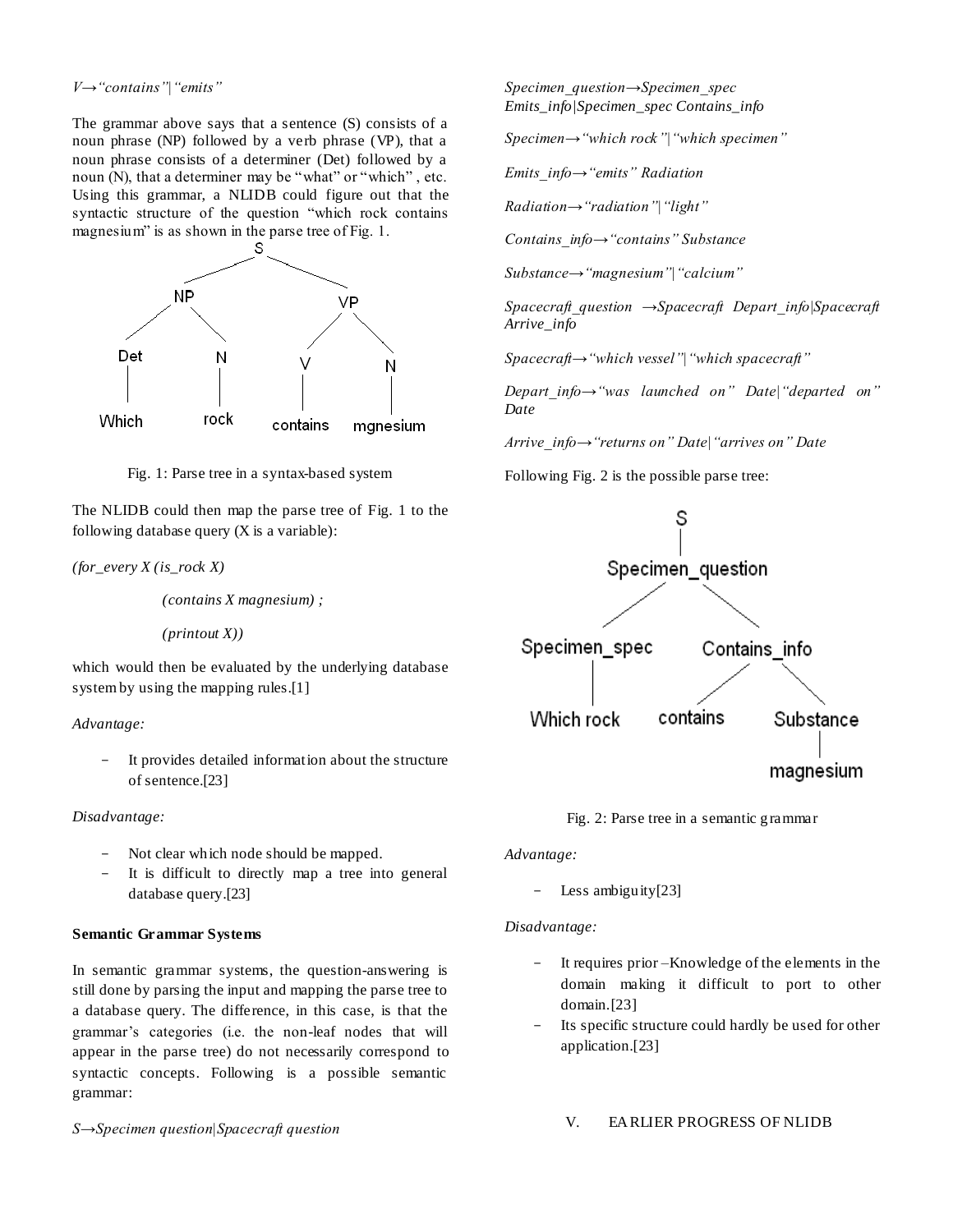Research in Natural Language Interface for Relational Databases has started in 20th century. The first Natural Language Interface for Relational Databases appeared in the 1970s [6], the NLIDB system was called LUNAR. After

the first NLIDB, many were developed that supposed to improve the apparent flaws of LUNAR [7]. Below Table 2 highlights the development of some NL interfaces:

| System name &                                                  | <b>Domain</b>                                         | Language                   | Approach                                    | Techni que                                                                         |
|----------------------------------------------------------------|-------------------------------------------------------|----------------------------|---------------------------------------------|------------------------------------------------------------------------------------|
| Year                                                           |                                                       |                            |                                             |                                                                                    |
| LUNAR (1973)<br>[8]                                            | Rock samples from<br>moon                             | English-SQL-<br>English    | Connectionist (neural<br>network) [9]       | Syntax-based system                                                                |
| <b>LADDER</b><br>$(1978)$ [10]                                 | <b>US-Navy ships</b>                                  | English-SQL-<br>English    | Empirical (Corpus<br>based)                 | Semantic grammar<br>system [11]                                                    |
| CHAT-80<br>$(1980)$ [12]                                       | General                                               | English-Prolog-<br>English | Dialogue based                              | Semantic grammar<br>system                                                         |
| <b>JANUS</b> (1989)                                            | General                                               | English                    | Menu based                                  | ER-based intermediate<br>representation                                            |
| <b>PRECISE</b><br>$(2004)$ [13]                                | Air Travel<br><b>Information System</b><br>& GEOQUERY | English-SQL-<br>English    | Lexical analysis and<br>semantic constrains | Keyword matching<br>and semantically<br>tractable sentences                        |
| WASP (2005)<br>$[14]$                                          | <b>GEOQUERY</b>                                       | English-Prolog-<br>English | Corpus based                                | Semantic parsing and<br>statistical machine<br>translation                         |
| <b>NALIX (2006)</b><br>$[15]$                                  | XML database                                          | English-XQuery-<br>English | Keyword search in<br>XML database           | Syntax-based reverse-<br>engineering [16]                                          |
| <b>GINLIDB</b><br>$(2009)$ [17]                                | General                                               | English-SQL-<br>English    | Lexical analysis and<br>Syntactic analysis  | <b>Augmented Transition</b><br>Network and Context-<br>Free Grammar [18]<br>$[19]$ |
| Punjabi<br>Language<br>Interface to<br>Database (2010)<br>[20] | Agriculture                                           | Punjabi-SQL-<br>Punjabi    | Shallow parsing                             | Mapping Punjabi<br>language words to<br>English words                              |
| Hindi Language<br>Interface to<br>Database (2011)<br>$[21]$    | Employee                                              | Hindi-SQL-<br>Hindi        | Shallow parsing                             | Mapping Hindi root<br>words with<br>corresponding English<br>words                 |
| Intelligent<br>Query Converter<br>$(2013)$ [22]                | General                                               | English-SQL-<br>English    | Semantic analysis                           | Semantic matching                                                                  |

|  | Table 2 Earlier NLIDB Systems |
|--|-------------------------------|
|  |                               |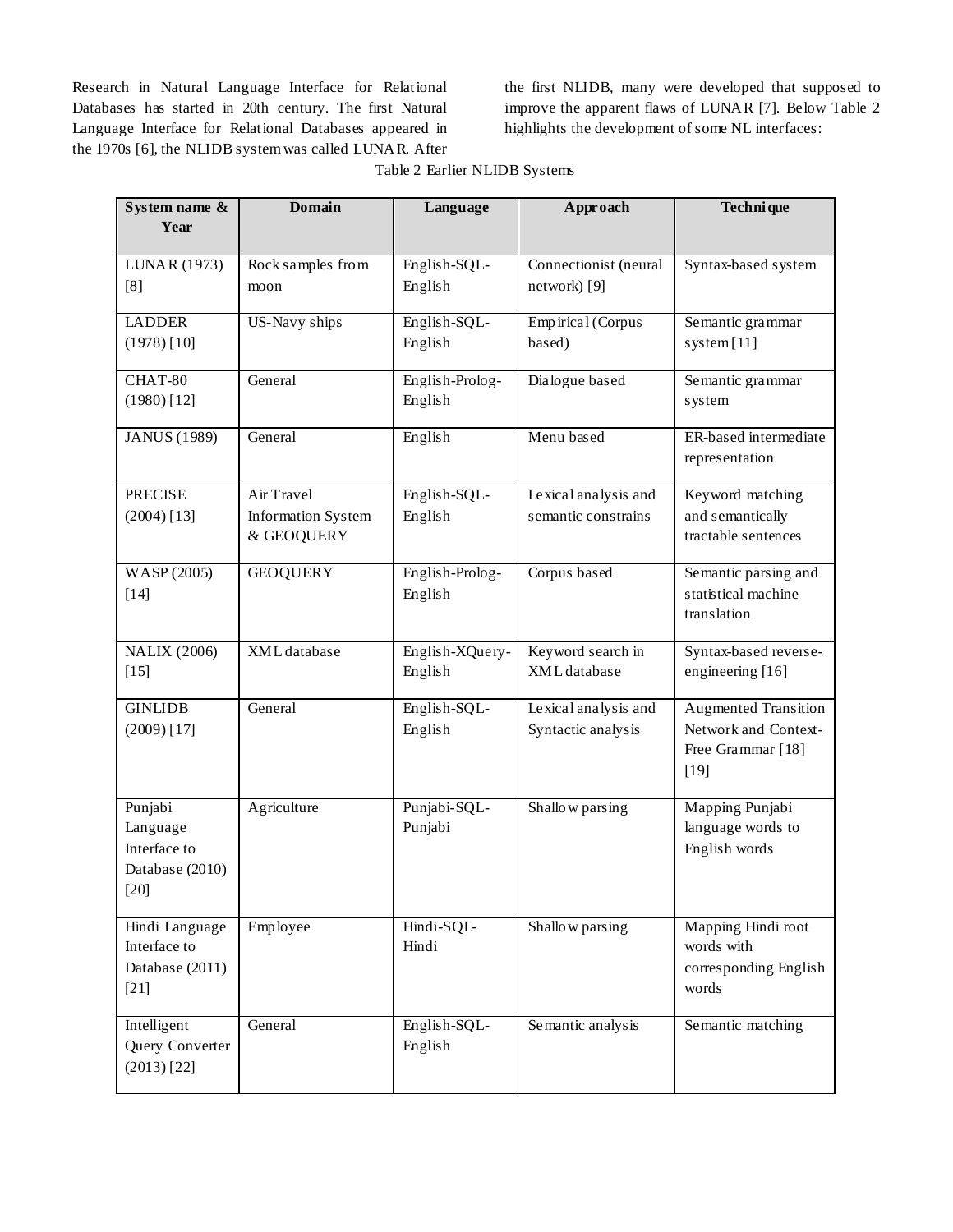| NaLIR (2014)<br>$[24]$ | General | English-SQL | Dependency Parser | Parse tree and<br>mapping |
|------------------------|---------|-------------|-------------------|---------------------------|
|                        |         |             |                   |                           |

VI. CONCLUSION

This paper has attempted to serve two purposes: to introduce the reader to the field of NLIDBs by outlining the facilities and methods of typical implemented systems. The goal of surveying the field can be achieved only incompletely at any given moment. Research is done from the last few decades on Natural Language Interfaces. With the advancement in hardware processing power, many NLIDBs mentioned in historical background got promising results. Though several NLIDB systems have also been developed so far for commercial use but the use of NLIDB systems is not wide-spread and it is not a standard option for interfacing to a database. This lack of acceptance is mainly due to the large number of deficiencies in the NLIDB system in order to understand a natural language.

### REFERENCES

- [1] I. Androutsopoulos, G.D. Ritchie, and P. Thanisch, "Natural language interfaces to databases-An Introduction", in arXiv preprint cmp -lg/9503016, 1995
- [2] N. Nihalani, S. Silakari, and M. Motwani, "Natural language Interface for Database: A Brief review" in International Journal of Computer Science Issues (IJCSI), 8(2), 2011
- [3] N. Nihalani, M. Motwani, and S. Silakari, "Natural Language Interface to Database using Semantic Matching", in International Journal of Computer Applications, 31, 2011
- [4] M. Owda, Z. Bandar, and K. Crockett, "Conversation-based natural language interface to relational databases", in Web Intelligence and Intelligent Agent Technology Workshops, 2007 IEEE/WIC/ACM International Conferences on (pp. 363-367), November, 2007
- [5] R. Miikkulainen, "Subsymbolic natural language processing: An integrated model of scripts, lexicon, and memory", MIT press, 1993
- [6] A.M. Popescu, O. Etzioni, H. Kautz, "Towards a theory of natural language interfaces to databases" in 8th International Conference on Intelligent user interfaces, Miami, 2003H
- [7] A.M. BHADGALE, S.R. GAVAS, M.M. PATIL, and P.R. GOYAL, "NATURAL LANGUAGE TO

SQL CONVERSION SYSTEM" in International Journal of Computer Science, 2013

- [8] W.A. Woods, R.M. Kaplan, and B.N. Webber, "The Lunar Sciences Natural Language Information System", Final Report, vol. BBN Report 2378, Bolt Beranek and Newman Inc., Cambridg'e, Massachusetts, 1972
- [9] W.A. Woods, "An experimental parsing system for transition network grammars. In Natural language Processing", R. Rustin, Ed.,Algorithmic Press, New York, 1973
- [10] G.G. Hendrix, E.D. Sacerdoti, D. Sagalowicz, J. Slocum, "Developing a natural language interface to complex data", ACM Transactions on database systems, 3(2), pp. 105- 147, 1978
- [11] G. Hendrix, "The LIFER manual A guide to building practical natural language interfaces", SRI Artificial Intelligence Center, Menlo Park, Calif. Tech. Note 138, 1977
- [12] I. Androutsopoulos, "Interfacing a Natural Language Front-End to a Relational Database (MSc thesis)", Technical paper 11, Dept. of AI, Univ. of Edinburgh, to structured query language(SQL), 1993
- [13] A.M. Popescu, A. Armanasu, O. Etzioni, David Ko, and A. Yates, "Modern Natural Language Interfaces to Databases: Composing Statistical Parsing with Semantic Tractability", COLING\(2004).61
- [14] Y.W. Wong, "Learning for Semantic Parsing Using Statistical Machine Translation Techniques", Technical Report UT-AI-05-323, University of Texas at Austin, Artificial Intelligence Lab, October 2005.
- [15] Li. Yunyao, H. Yang, and H. V. Jagadish, "NaLIX: an interactive natural language interface for querying XML", in Proceedings of the 2005 ACM SIGMOD International conference on Management of data. ACM, 2005
- [16] Li. Yunyao, H. Yang, and H. V. Jagadish. "NaLIX: A generic natural language search environment for XML data" ACM Transactions on Database Systems (TODS) 32.4 , 2007
- [17] F.A. El-Mouadib, Z.S. Zubi, A.A. Almagrous, and I.S. El-Feghi, "Generic Interactive Natural Language Interface to Databases (GINLIDB)", in International journal of computers, 2009